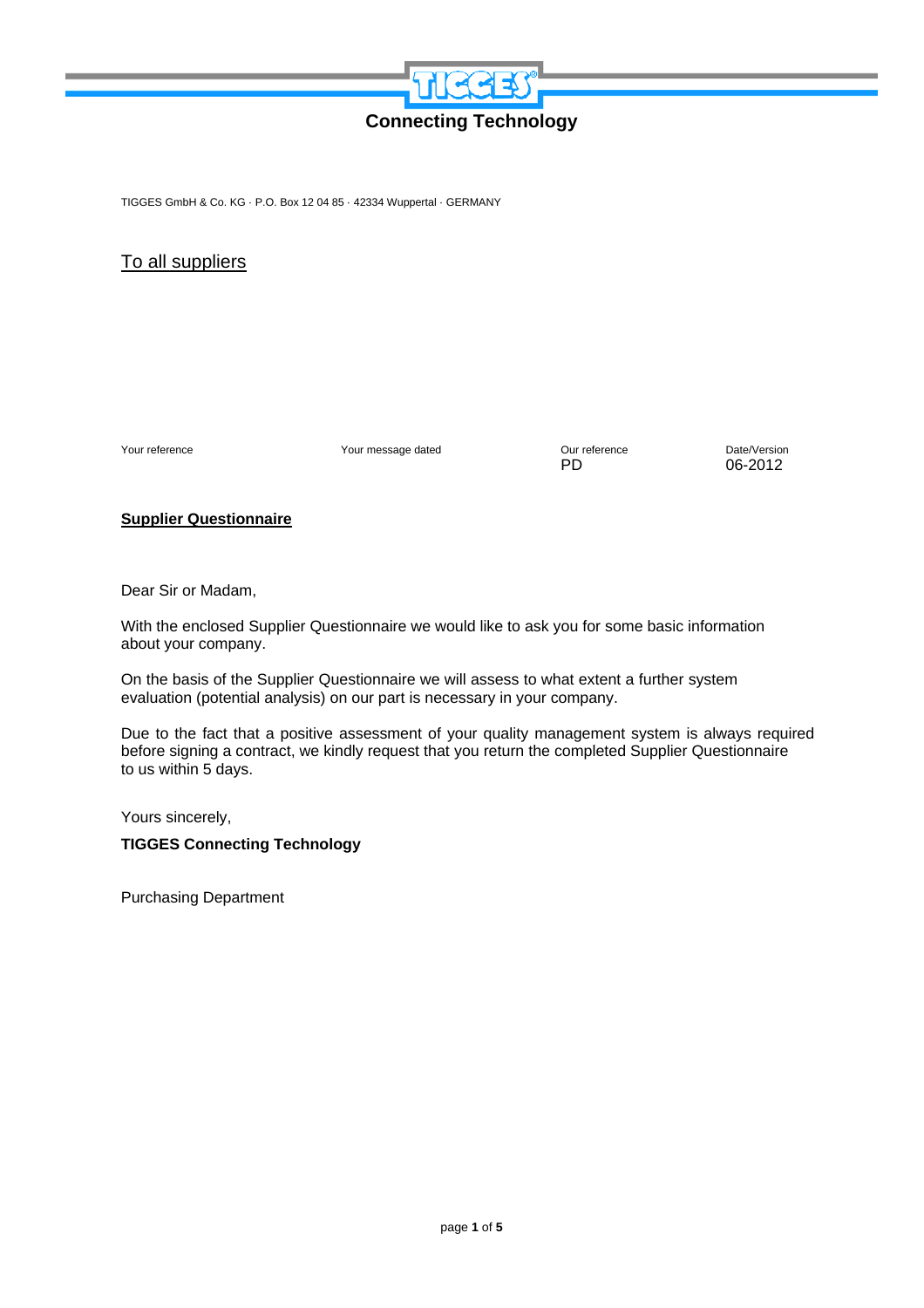

| Company:                                             |      |           |     |         |
|------------------------------------------------------|------|-----------|-----|---------|
| Business sector:                                     |      |           |     |         |
| Factory:                                             |      |           |     |         |
| Street:                                              |      |           |     |         |
| Post code, City:                                     |      |           |     |         |
| Country:                                             |      |           |     |         |
| Telephone / Fax:                                     |      |           |     |         |
| E-mail:                                              |      |           |     |         |
| Contact:                                             | Name | Telephone | Fax | E-mail: |
| Sales:                                               |      |           |     |         |
| Quality:                                             |      |           |     |         |
| Technology:                                          |      |           |     |         |
| Outside the property of the second standard state of |      |           |     |         |

### **Questionnaire completed by:**

| Name:      | Date: | Signature: |
|------------|-------|------------|
| Telephone: | Fax:  |            |

**Filled in by TIGGES Purchasing!** 

### **1.0 General Details**

| Founding year:                                          |  |  |  |
|---------------------------------------------------------|--|--|--|
| Production facility locations:                          |  |  |  |
|                                                         |  |  |  |
|                                                         |  |  |  |
|                                                         |  |  |  |
|                                                         |  |  |  |
| 1.1 Organisation (please attach organisational diagram) |  |  |  |
|                                                         |  |  |  |
| YES / NO<br>Is the position of QM filled fulltime?      |  |  |  |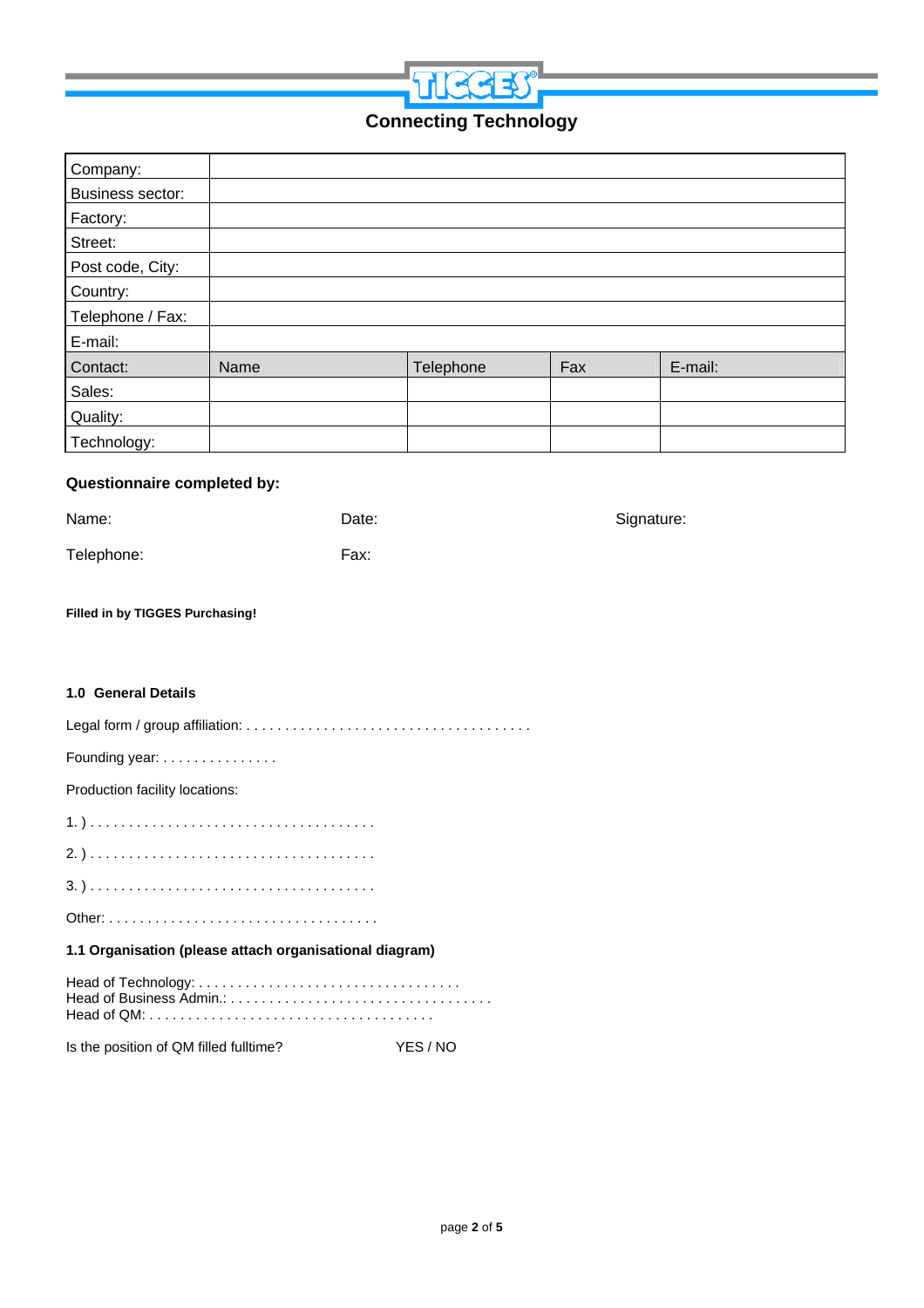

|              | 1.2 Size of operations (fulltime staff)                                                                  |                                                                                                                                          |                                                                                                                       |                                                                                                     |            |
|--------------|----------------------------------------------------------------------------------------------------------|------------------------------------------------------------------------------------------------------------------------------------------|-----------------------------------------------------------------------------------------------------------------------|-----------------------------------------------------------------------------------------------------|------------|
|              | No. of employees:                                                                                        | of which                                                                                                                                 | Total:<br>Dev. & Constr.:<br>Production:<br>Sales & Administration:  employees<br>Q-Assurance:<br>Maintenance:        | employees<br>employees O external<br>employees<br>$\ldots \ldots$ employees<br>employees O external |            |
|              | 1.3 Sales / Services                                                                                     |                                                                                                                                          |                                                                                                                       |                                                                                                     |            |
| Total sales: | Business areas / Key areas                                                                               | in millions of EURO/a                                                                                                                    |                                                                                                                       | of which export: in %                                                                               |            |
|              | $1)$                                                                                                     |                                                                                                                                          | % of sales                                                                                                            |                                                                                                     |            |
|              | $2)$                                                                                                     | $\mathbf{r} = \mathbf{r} \cdot \mathbf{r}$ and $\mathbf{r} = \mathbf{r} \cdot \mathbf{r}$ and $\mathbf{r} = \mathbf{r} \cdot \mathbf{r}$ | % of sales                                                                                                            |                                                                                                     |            |
|              | $3)$                                                                                                     | $\mathcal{L}(\mathcal{L}(\mathcal{L})) = \mathcal{L}(\mathcal{L}(\mathcal{L})) \otimes \mathcal{L}(\mathcal{L}(\mathcal{L}))$            | % of sales                                                                                                            |                                                                                                     |            |
|              |                                                                                                          | O No                                                                                                                                     | Do the technologies/services offered to TIGGES belong to the main business areas of the company?<br>O Yes % of sales? |                                                                                                     |            |
|              |                                                                                                          |                                                                                                                                          | What percentage of your sales is connected directly or indirectly with the automobile industry? %                     |                                                                                                     |            |
|              |                                                                                                          |                                                                                                                                          |                                                                                                                       |                                                                                                     |            |
|              |                                                                                                          |                                                                                                                                          |                                                                                                                       |                                                                                                     |            |
|              | 1.4 Product liability insurance                                                                          |                                                                                                                                          |                                                                                                                       |                                                                                                     |            |
|              | Insured amount for consequential damages? : EURO                                                         |                                                                                                                                          |                                                                                                                       |                                                                                                     |            |
| 1.5          |                                                                                                          |                                                                                                                                          | Quality management system (incomplete answers lead to point deductions)                                               |                                                                                                     |            |
| 1.5.1        |                                                                                                          | If yes, please attach a valid certificate!<br>If no, when will it be                                                                     | Has a quality management system been introduced and determined?                                                       |                                                                                                     | O Yes O No |
| 1.5.2        | Has a quality management representative been appointed?                                                  |                                                                                                                                          |                                                                                                                       |                                                                                                     | O Yes O No |
| 1.5.3        | Has the organisation and remit of responsibility been adhered to?                                        |                                                                                                                                          |                                                                                                                       |                                                                                                     | O Yes O No |
| 1.5.4        | Has a procedure for checking contracts been determined?                                                  |                                                                                                                                          |                                                                                                                       |                                                                                                     | O Yes O No |
| 1.5.5        | Has the procedure for exchanging altered documents been determined?                                      |                                                                                                                                          |                                                                                                                       |                                                                                                     | O Yes O No |
| 1.5.6        | Have quality requirements for raw, auxiliary and<br>operating materials been determined?                 |                                                                                                                                          |                                                                                                                       |                                                                                                     | O Yes O No |
| 1.5.7        | Have designations and traceability of products<br>been determined and ensured?                           |                                                                                                                                          |                                                                                                                       |                                                                                                     | O Yes O No |
| 1.5.8        | Have checks been determined throughout the production cycle<br>and are they documented (incl. shipping)? |                                                                                                                                          |                                                                                                                       | O Yes O No                                                                                          |            |
| 1.5.9        | Is the status of product checks in the production cycle clearly<br>distinguishable?                      |                                                                                                                                          |                                                                                                                       |                                                                                                     | O Yes O No |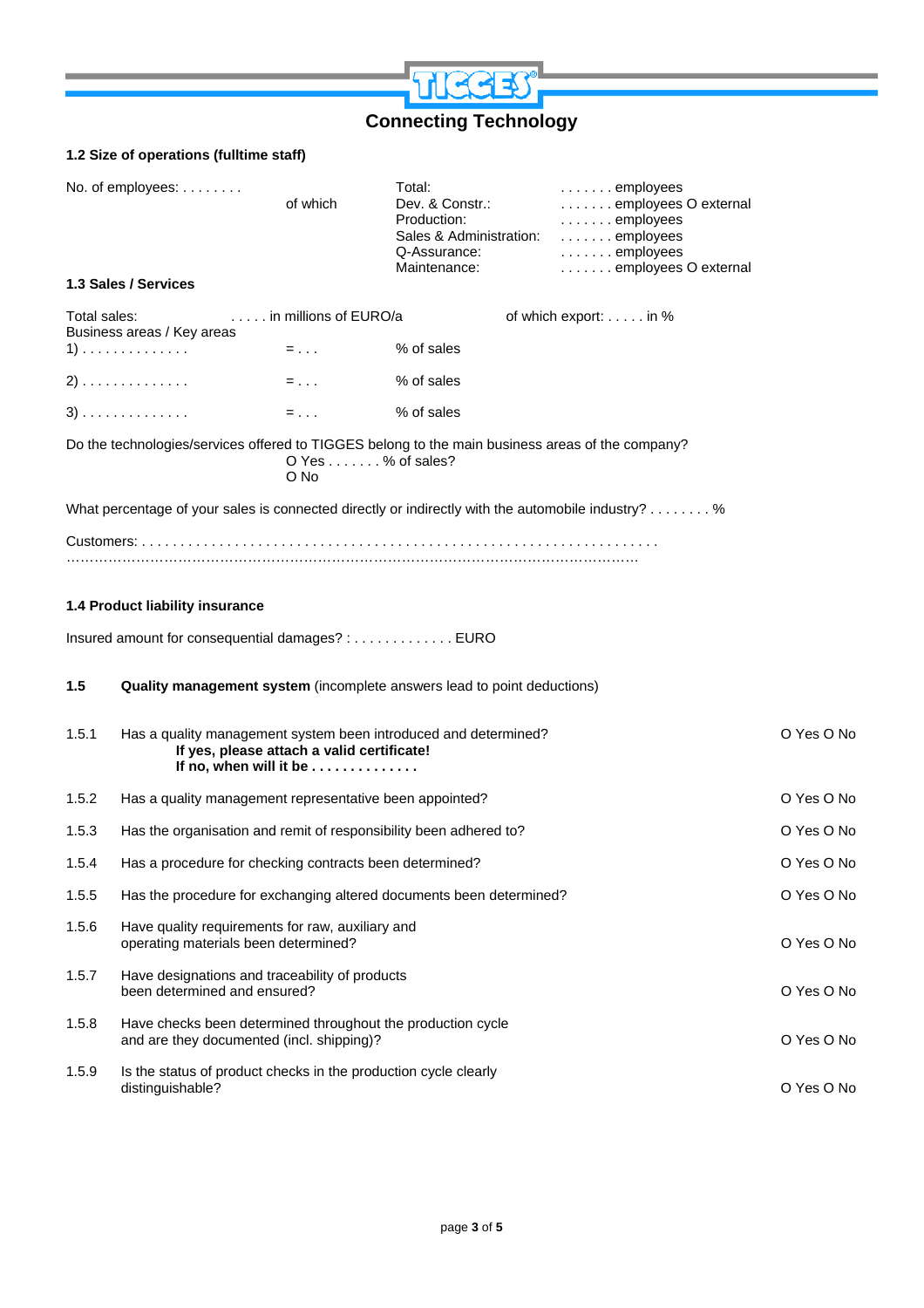

| 1.5.10 | Has the handling of faulty products or<br>materials been properly determined?                            |                    | O Yes O No                             |
|--------|----------------------------------------------------------------------------------------------------------|--------------------|----------------------------------------|
| 1.5.11 | Are reprocessed products or materials<br>checked again?                                                  | O Yes O No         |                                        |
| 1.5.12 | Is there a process for correction and<br>prevention?                                                     |                    | O Yes O No                             |
| 1.5.13 | Are results of checks kept?<br>If yes, how long?                                                         |                    | O Yes O No                             |
|        | 1.5.14 Can the results of checks be made available?                                                      |                    | O Yes O No                             |
|        | 1.5.15 Are internal audits fixed and are they carried<br>out regularly?                                  |                    | O Yes O No                             |
| 1.5.16 | Is there a procedure to recognise process risks?<br>If yes, what?                                        |                    | O Yes O No                             |
| 1.5.17 | Is there a fixed procedure to determine<br>quality-related costs?                                        |                    | O Yes O No                             |
| 1.5.18 | Is it possible for us or our customers to be granted<br>access at any time after consultation?           |                    | O Yes O No                             |
| 1.5.19 | Has your quality management system been assessed by<br>an automobile manufacturer in the last 12 months? |                    | O Yes O No                             |
|        | Grade $\ldots \ldots \ldots \ldots$                                                                      |                    |                                        |
| 1.6    | <b>Environmental management</b>                                                                          |                    |                                        |
|        | Is an environmental management system in place?<br>O Eco audit acc. to EMAS<br>O EN 14001<br>or          |                    | O Yes O No                             |
|        | If yes, please attach a valid certificate!                                                               |                    |                                        |
|        | If no, when will it be                                                                                   |                    |                                        |
| 1.7    | <b>IMDS / VDA / PPAP</b>                                                                                 |                    |                                        |
|        | Do you participate in IMDS?<br>Are you able to carry out initial samplings acc. to                       | VDA<br><b>PPAP</b> | O Yes O No<br>O Yes O No<br>O Yes O No |
| 1.8    | <b>Production systems / procedures</b>                                                                   |                    |                                        |
|        |                                                                                                          |                    |                                        |
|        |                                                                                                          |                    |                                        |
|        |                                                                                                          |                    |                                        |
|        |                                                                                                          |                    |                                        |